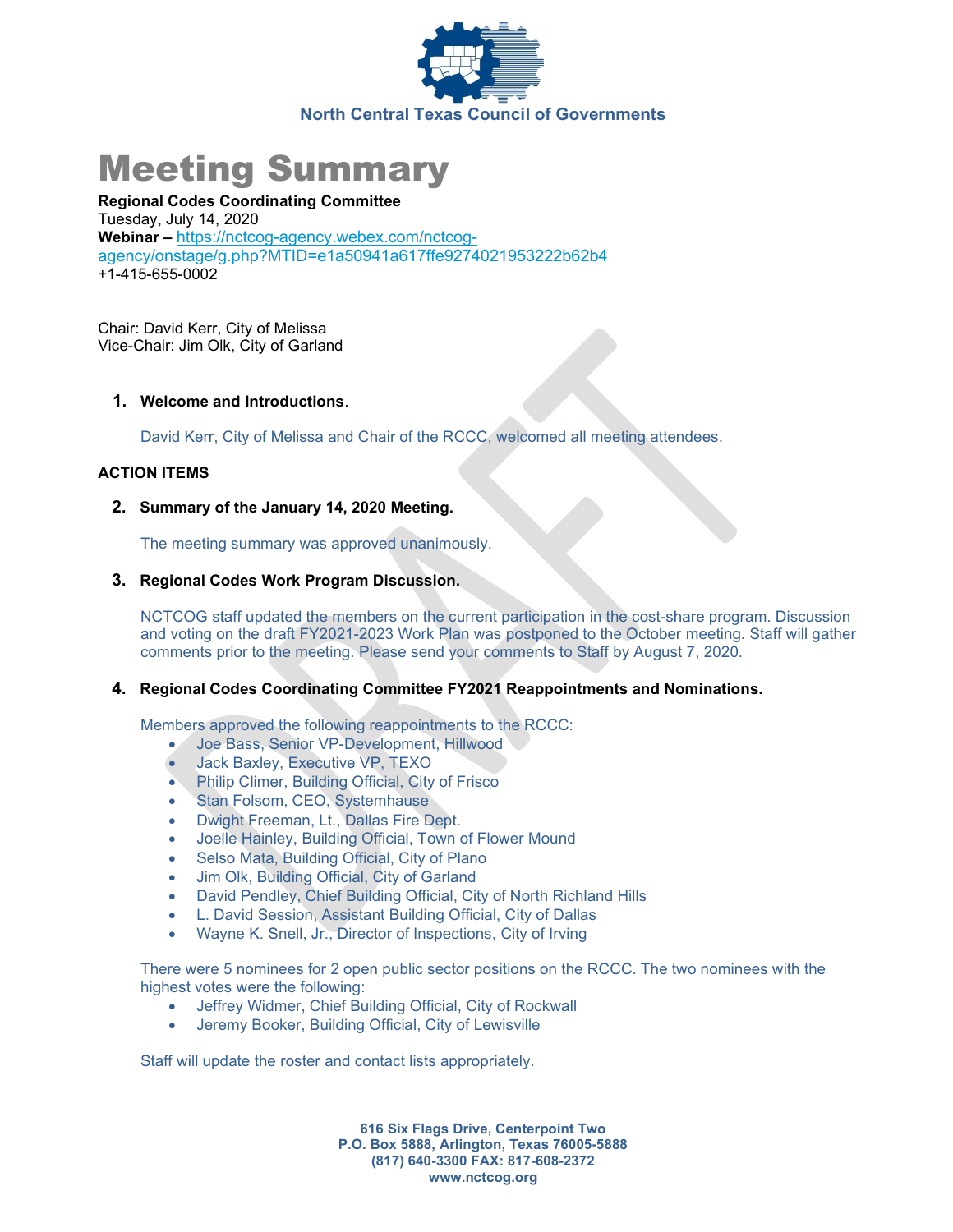

## 5. Approval Sought for Appointment of RCCC Officers.

Officers are elected annually. The following members are returning as officers for the next year:

- Chair: David Kerr, City of Melissa
- Vice-Chair: Jim Olk, City of Garland

### **DISCUSSION**

#### 6. Annual Survey.

Staff presented the results of the annual Regional Model Construction Code Survey.

## 7. COVID-19 Discussion.

Topic at the request of the Vice-Chair, Jim Olk.

NCTCOG hosted 4 Regional Response to COVID-19 Conference Calls with members of the RCCC and Building Officials across the region. Topics of the calls included public building access or restrictions, virtual inspections, software specifics for virtual meetings with developers and contractors, working from home procedures/problems, unexpected cost savings, process efficiencies discovered, and how to calculate reduced occupancy allowances for reopening businesses.

## 8. Advisory Boards.

David Kerr led the discussion on the upcoming Advisory Boards. David informed the group that the ICC has stated that the new code books will be published in October of this year. Staff will assist in confirming returning members, processing nominations for new members, and either confirming or nominating officers for each Advisory Board. David will host a conference call or virtual meeting with the Advisory Board chairs and vice-chairs, focusing on procedures and timelines for the recommended amendments. Building & Residential Advisory Board – no Vice-Chair listed Energy and Green Advisory Board – no Vice-Chair listed; Chair has changed municipalities Fire Advisory Board – both Chair and Vice-Chair listed Plumbing and Mechanical Advisory Board - no Vice-Chair listed

# OTHER BUSINESS AND ROUNDTABLE DISCUSSION

#### 9. Future Agenda Items.

The Work Plan will be discussed at the October meeting.

#### 10. Roundtable Topics/Other Business.

No items brought up by members.

#### 11. Schedule for the Next RCCC Meeting.

The next meeting date is tentatively scheduled for Tuesday, October 13, 2020.

616 Six Flags Drive, Centerpoint Two P.O. Box 5888, Arlington, Texas 76005-5888 (817) 640-3300 FAX: 817-608-2372 www.nctcog.org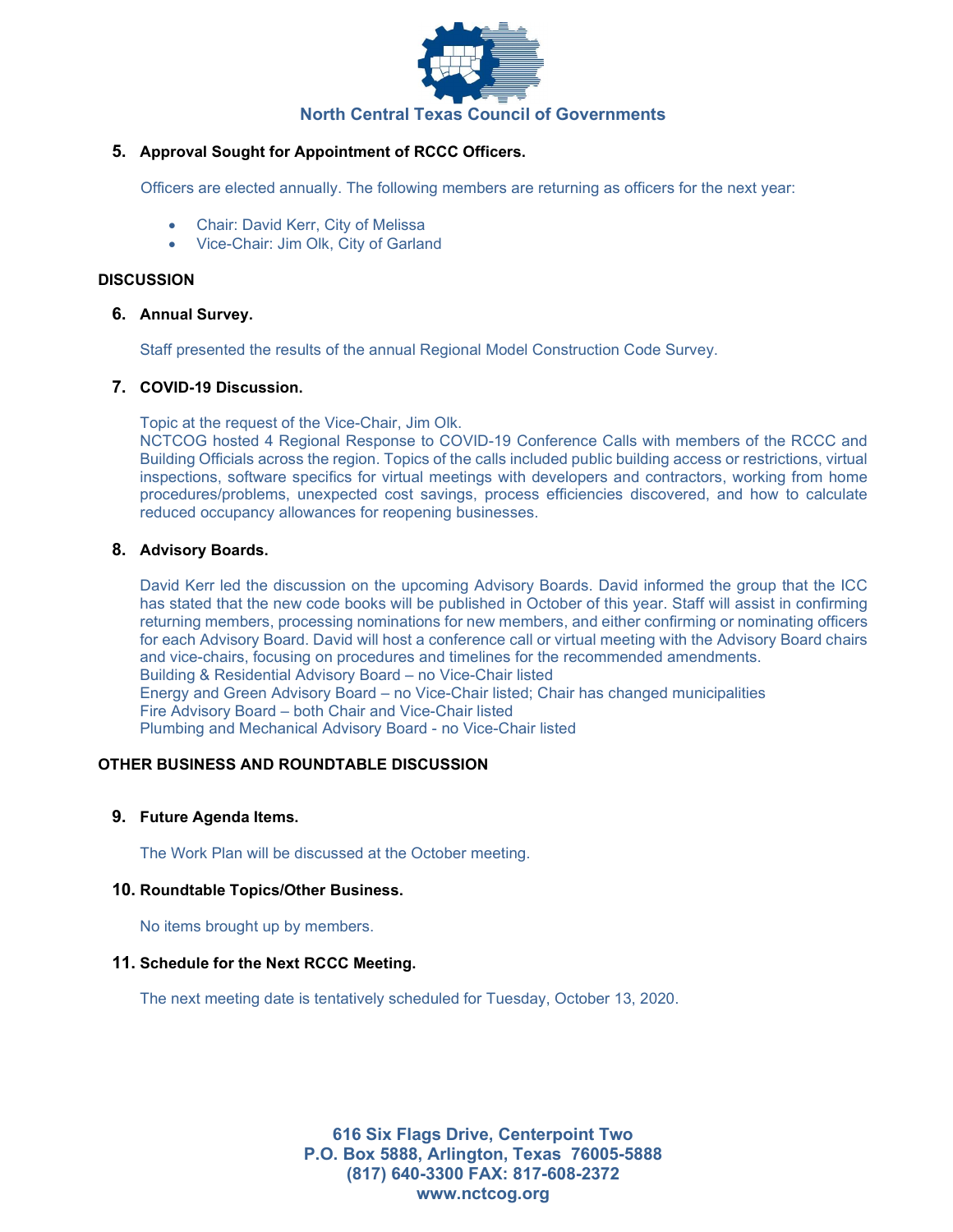

## 12. Adjournment.

If you have any questions regarding the meeting or agenda items, please contact Carolyn Horner by phone at (817) 695-9217, or by email at chorner@nctcog.org.

If you plan to attend this public meeting and you have a disability that requires special arrangements at the meeting, please contact Barbara Bradford by phone at (817) 695-9231 or by email at bbradford@nctcog.org, 72 hours in advance of the meeting. Reasonable accommodations will be made to assist your needs.

> 616 Six Flags Drive, Centerpoint Two P.O. Box 5888, Arlington, Texas 76005-5888 (817) 640-3300 FAX: 817-608-2372 www.nctcog.org